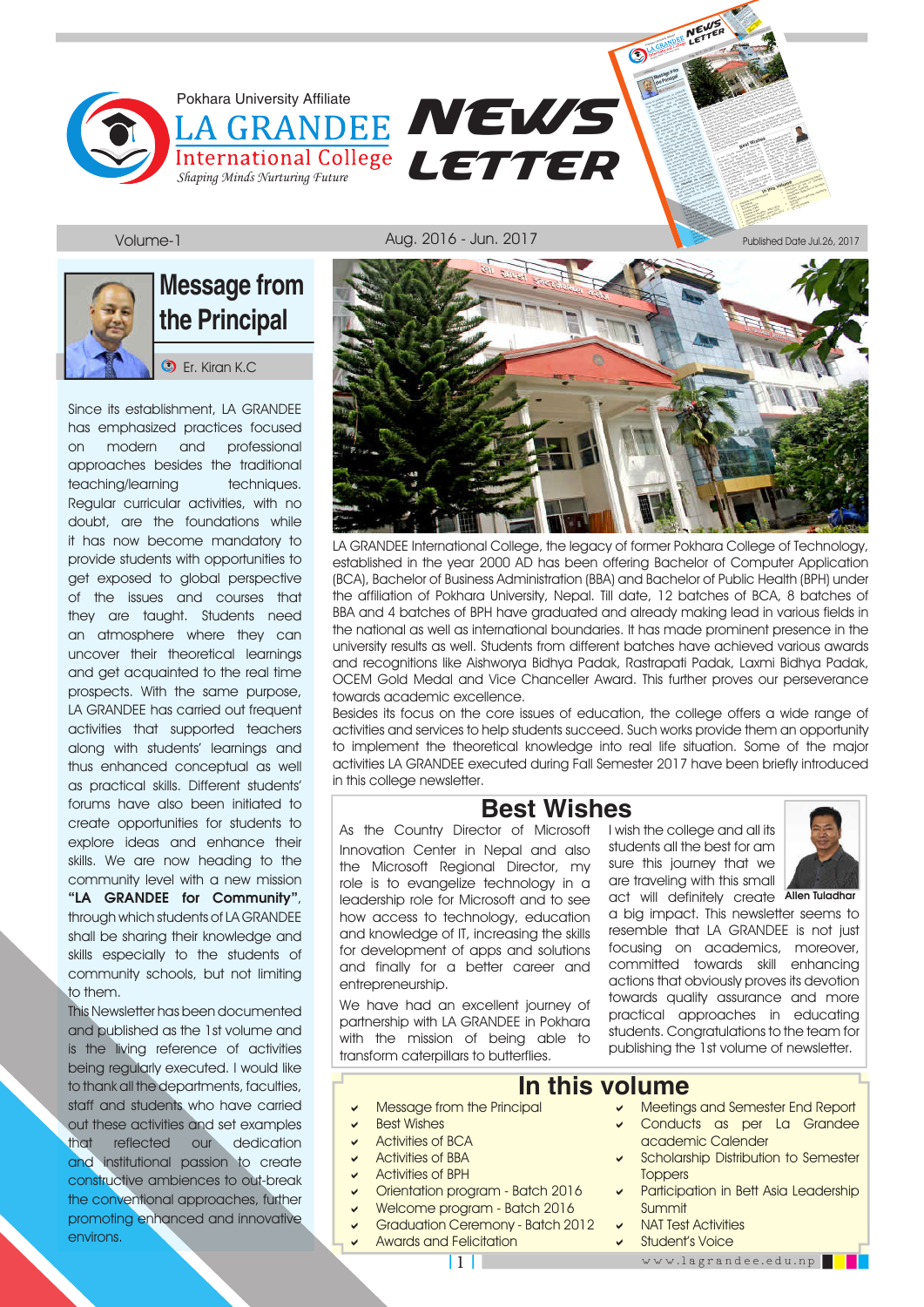



### **Experience Sharing on IT Training in Mustang by BCA Students**

Students of Eversoft Group (an enthusiastic group of students from BCA; Pradip Dhakal, Pradip Poudel, Prabhu Gurung, Oskar Garbuja, Saroj Tripathi, Arjun Subedi, Sanjit Gautam, Sagun Baral, Raju Lamsal & Bipin Sapkota) shared their experiences on December 28, 2016 after successfully conducting three days training for teachers and students of Shree Janashanti Secondary School, Kagbeni, Mustang. 'The training was the first of its kind in such places and in such format', they said. The program was initiated by the BCA students in coordination with the college. One of the major objectives of the training was to explore students' skills and promote the scope of IT even in the remote locations. Students themself facilitated the training from December 6 to 8, 2016 for about 8 hours each day with different sessions. Especially, they focused on Microsoft Office tools, Basic Web Design, Q-Basic and DOS commands in which there were round 50 participants.

During the presentation, students



demonstrated a short documentary about their visit and the training. They were very happy and satisfied as they got very good remarks from the Principal Mr. Prem Gautam, Janashanti Secondary School. The school family expressed their sincere gratitude to IT students of LA GRANDEE for providing trainings to their teachers and students. Principal of the college also appreciated such students' effort and assured students to continue similar campaigns to other community schools as well.

### **WordPress Pokhara Meet-up**

On January 30, 2017, "WordPress Pokhara Meetup" was conducted at LA GRANDEE coordinated by WordPress Pokhara Group and Webpage Nepal P. Ltd. Students from BCA I, III, and V semesters participated in the meet-up. The objective of the discussion was to share the prospects of web development through the WordPress platform, which in recent times have become one of the most preferred platforms for web related projects.

#### **Arduino Uno Workshop cum Competition**

Eversoft Group, organized a six days' Workshop on Arduino Uno Microcontroller from May 16 to 21, 2017 for the SEE appeared students of 2073 at LA GRANDEE premises. Altogether 20 students from different schools participated in the workshop. They were trained on the automatic control of the basic daily home utilities like fans, lights along with robotic applications using the

Arduino. Facilitators were all from the Eversoft group. The workshop concluded with a competition among all the participants. Total 10 groups participated in the competition. Each had built an Arduino installed mobile controlled car to successfully pass the demo license track and the best amongst all was declared



the winner. The closing ceremony was organized in the presence of Mr. Shivlal Bhusal from Transportation Office, Er. Hemant Sharma, Director of Hashmake Solutions, and Er. Kiran K.C.,Principal of LA GRANDEE International College. The distinguished guests distributed award and certificate to the participants.

#### **Resume Preparation Workshop**

A resume preparation workshop was conducted on January 30, 2017 for BCA 7th semester students to encourage them for preparing professional and effective resumes. The workshop was facilitated by Bijay Shrestha, BCA Program Coordinator, who demonstrated some samples of professional resumes and guided the students to create attractive and professional resumes.

### **Workshop on Invention Life Cycle**

Microsoft Innovation Centre (MIC) Nepal conducted a one-day workshop entitled "Innovation Life Cycle" on April 7, 2017. Students from BCA-I, III, V and VII had actively participated in the event. Besides the core programming skills, students further require soft skills like project analysis, creating new ideas to cope with the ongoing technological changes and challenges. So, the workshop was aimed at encouraging students to generate technical ideas and motivate them towards technological innovations, develop an entrepreneurial mindset and also develop set of tools for problemsolving to produce more sustainable projects.

#### **Real Time Analysis of School Management System**

A one hour session on "Real Time Analysis of School Management System" was conducted on April 17, 2017 by Bijay Shrestha, BCA program coordinator, especially for students of III semester studying System Analysis and Design. The sole objective was to impart practical approach of requirement analysis, design, and feasibility analysis of any system. A demonstration of real time application "Cyber Academy", a school management system, was also conducted. The application is implemented in more than 30 schools in Pokhara valley.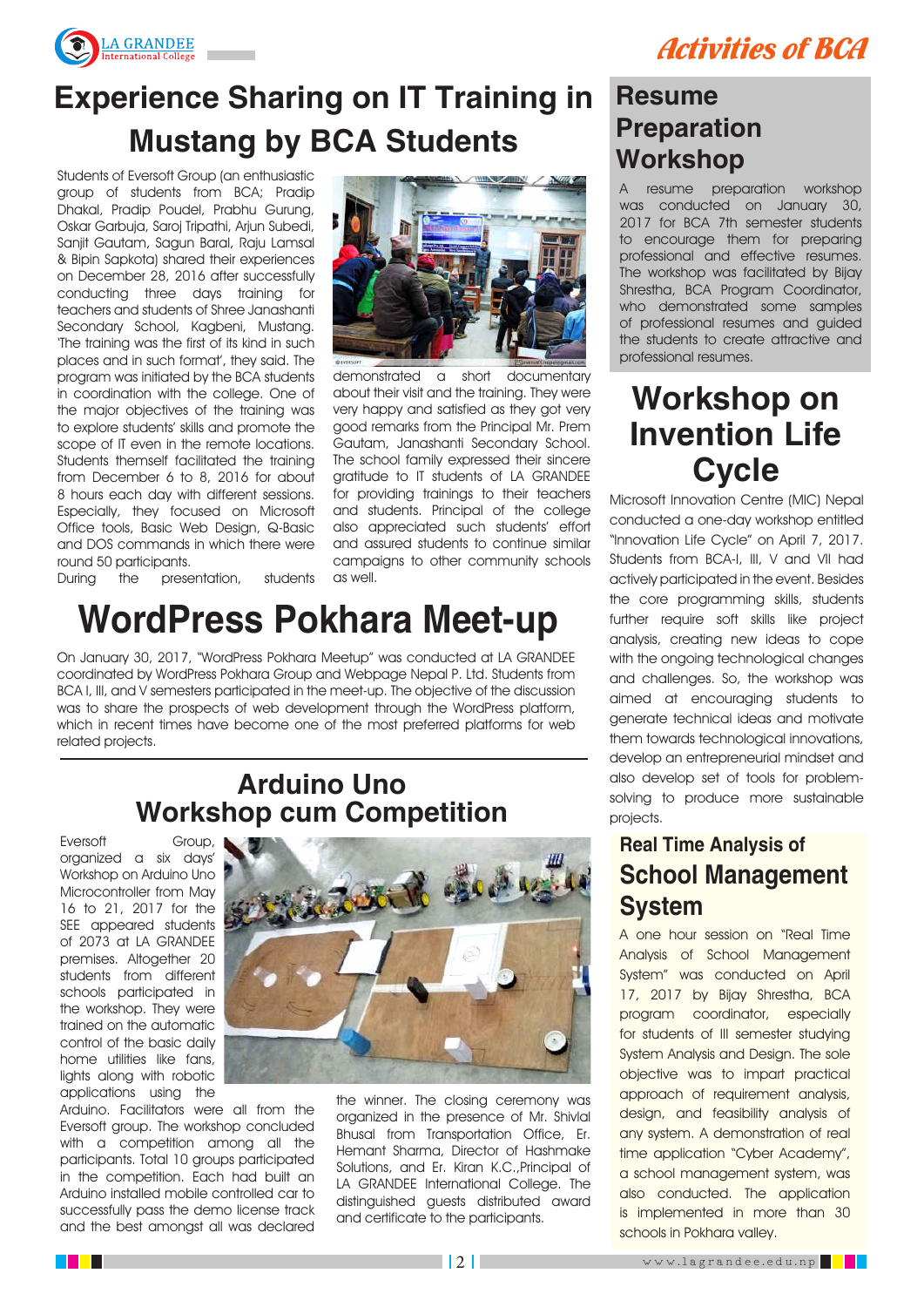### Activities of BCA



It is a forum for discussion on Technology Trends, Recent Innovations and Future Prospects of Technology, especially for BCA students. The program is incepted to encourage and engage students into technology talk, research activities and innovations. In such a forum, they can explore new ideas; demonstrate creativity and engage

themselves into self-learning activities.

The idea of Tech-Talk has been conceptualized and executed by the college Principal. Since its official launching on August 26, 2016, a series of Tech-Talk have been organized. It has already crossed its first phase

of discussion and is now moving forward to another level of development and innovation. Till date, the following 8 sessions have been successfully conducted where



opportunities were primarily reserved for the students themselves to deliver their knowledge and skills to rest of the students.

| <b>Sessions: Date</b>      | <b>Discussion Title</b>                                                                                                                      | <b>Presented By</b>                                                                            |  |
|----------------------------|----------------------------------------------------------------------------------------------------------------------------------------------|------------------------------------------------------------------------------------------------|--|
| 1: Aug. 26, 2016           | CPA (Cost Per Action) - an eBusiness<br>prospect                                                                                             | Mr. Keyrun Adhikari, Mr. Kushal<br>Karki, Mr. Rahul CK (BCA - 8 <sup>th</sup> Sem)             |  |
|                            | ROBOTICS - COZMO                                                                                                                             | Mr. Sangam Babu Lamichhane<br>$(BCA - 2ndSem)$                                                 |  |
| II: Sept. 2, 2016          | Deep Web                                                                                                                                     | Mr. Sandeep Paudel (BCA-2 <sup>nd</sup> Sem)                                                   |  |
|                            | Electric Car-Tesla                                                                                                                           | Mr. Ritesh Thapa (BCA-4 <sup>th</sup> )                                                        |  |
| III: Sept. 9, 2016         | <b>Fascinating iPhone-7</b>                                                                                                                  | Mr. Prabhu Gurung (BCA-4 <sup>th</sup> )                                                       |  |
|                            | Arduino controlled robotic car demo                                                                                                          | Mr. Ritesh Thapa (BCA-4 <sup>th</sup> )                                                        |  |
| IV: Nov. 8, 2016           | Concept Building in making process<br>of a child's first 1000 days better for<br>collaborative Code Camp of MIC<br><b>Nepal &amp; UNICEF</b> | <b>BCA &amp; BPH students</b><br>$(3^{rd}, 5^{th}8, 7^{th})$                                   |  |
| V: Dec. 20, 2016           | Experience sharing on IT training to<br>Teachers/Students of Shree Janashanti<br>Secondary School, Mustang.                                  | <b>Eversoft Group</b><br>(BCA students)                                                        |  |
| VI: Jan. 27, 2017          | Discussion on In-House Development<br>with participation of Ex-students: Sabin<br>Sharma, Aashish<br><b>Bijukchhe &amp; Nitish Gurung</b>    | Er. Kiran K.C., Principal<br>Mr. Bijay Shrestha, BCA Coordinator<br>Mr. Sunil Pandey, Faculty& |  |
| VII : Feb. 3, 2017         | Work Plan & Team Formation for In-<br><b>House Development</b>                                                                               | Fr. Kiran K.C.<br>Principal                                                                    |  |
| <b>VIII: March 9, 2017</b> | Experience Sharing on Tech-Camp<br>Nepal organized by MIC Nepal                                                                              | Ms. KabitaAdhikari<br>$(BCA-1st)$                                                              |  |
|                            | PHP and its Framework(Laravel)                                                                                                               | Mr. Sabin Sharma (Ex-BCA Student)                                                              |  |

Most of the Tech-Talk sessions were facilitated by the Microsoft Students Partners (MSPs-2016/2017) of the college Mr. AbhiyanGurung and Mr. Krishna Bhandari along with Eversoft group.

#### **Code Camp for Girls**

A 5 days' intensive workshop entitled "Code Camp for Girls" was organized on February 18-22, 2017, jointly by Microsoft Innovation Center Nepal and hosted by Gandaki College of Engineering and Sciences. 14 girls from BCA first semester and MSPs (Microsoft Student Partners) Mr. Krishna Bhandari and Mr. Abhiyan Gurung from BCA seventh semester participated in the workshop. The Code Camp was carried out by Mr. Bibek Chaudhary from MIC Nepal, who provided skills of basic utility programming in C# and Visual Studio. The students learned to execute some interesting applications like music player, electronics controller, and few games in the Dot Net platform as well.

# **Internship**

The students of BCA 7th semesters completed their 6 weeks internship for the partial fulfillment as per the requirement of the BCA course. Initially, a resume workshop was conducted to guide the students to prepare professional resumes. The BCA department collected their resumes with an application citing their field of interest; and recommendation letters were forwarded to related organizations to seek positions for their internship. Students were placed into twelve different organizations which includes telecommunication, internet service providers, software development companies, academics and some other technical support service organizations for their internships.

Students completed their internship in the period between February and June 2017. Supervisor from the internship providing organization partially evaluated the students' performance as per the format and criteria recommended by the college. After the completion of their internship, students submitted final report and a presentation was conducted on June 16, 2017. BCA department along with external examiner, Er. Ram Chandra Poudel, director of Dynamic Soft Tech, one of the internship providing organizations, assessed the students' final presentation.

#### **Web Development Training**

3 of the girls students Kabita Adhikari, Barsha Sunar, Suruchi Baral, from BCA 1st semester attended a 3 days' web development training organized by MIC Nepal at Pokhara Enineering College from April 11 to 13, 2017. Other students from PEC also participated in the training. Participating students were oriented on basic to professional web development concepts and were further trained to enhance their hand skills on the development process.

#### **Participation in Tech Camp Nepal**

Kabita Adhikari, student of BCA 1st semester was selected as one of the participants for the Tech Camp Nepal Competition organized by MIC Nepal from March 1 to 4, 2014. The competition was held in Central Palms Hotel, Chitwan. During the competition, she was selected as the Team Leader in her group and her group achieved 2nd Position in the competition amongst other 12 groups with 4 contenders in each group from various colleges all around the country. Her team developed project in SMS based Mobile Banking especially for places without internet facilities.

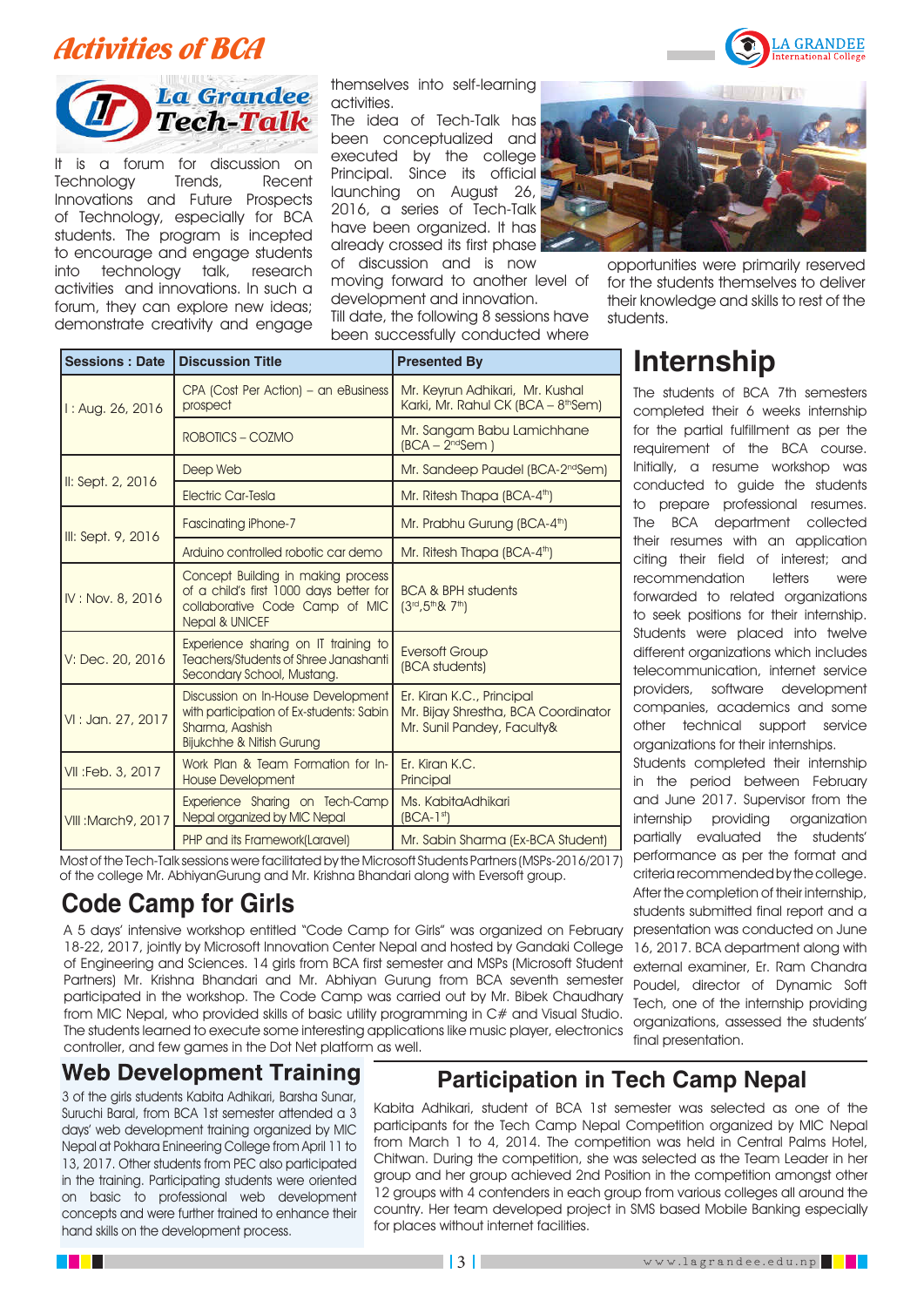

Activities of BBA

### **Developing a Business Plan**

For encouraging students to start up their own business, BBA department conducted orientation classes from February 5 to 10, 2017 for developing Business Plan that students wanted to pursue upon completion of their university graduation. Students from BBA VII<sup>th</sup> semester both morning and day shifts took part in the event. At first, they were facilitated with orientations and guidelines by the faculty of Entrepreneurship Bijay Shrestha and Ganga Ghale. After a series of discussion, students eventually came up with their own proposal and submitted it to the

department. As developing a proper business plan was blueprint for any business success, students attended the sessions with great vigor and enthusiasm. They were able to understand how a perfect business plan guides a young entrepreneur during the starting phase of business. The workshop remained very productive. Students also came to realize that business plan does not only guide in mapping the business future but also supports in securing loans and attracting investors along with uncovering new opportunities.

## **Student's Internship**

Internship program is designed as a compulsory activity under the curriculum of Pokhara University and is compulsory for the students of BBA VII<sup>th</sup> semester. One of the major objectives of such program is to give students the real exposure of their knowledge and understanding; and make them prepared with some<br>professional skills and professional skills and experiences for future. In fact "internship" is also the answer of a burning

question"Where do I get experience if no one is willing to hire me during my college studies? "In coordination with BBA department, students spent almost one and half months in around 40 different organizations inclusive of financial institutions, corporate houses and service industries. Upon completion of their internship, they prepared and presented their internship reports and experiences in front of their fellow students,

teachers, supervisors, experts, coordinators and the principal on June 6-8, 2017.Through such activity, students not only enhanced their resume for further career but also developed their leadership, professional and presentation skills. Most importantly, they created a web of mentors and references and developed self-confidence for future competitive market through test-driving their talent.

### **Participation in Workshop on Research Methodology and Scientific Proposal Development**

Pokhara University Research Center in association with University Grant Commissions, Nepal jointly organized a 2 days' workshop on Research Methodology and Scientific Proposal Development on March 31 & April 1, 2017 at Hotel Landmark, Lakeside, Pokhara. The workshop was aimed to motivate and educate faculties of the Constituent and affiliated colleges to involve

#### **Accounting Practice**

One of the noticeable activities of BBA department in the Fall Semester 2017 was the introduction of Accounting Practice to the first semester students. Many +2 graduates might have sound knowledge on accounting subject. However, learning accounting from examination point of view is far different with practicing itin the real field. Students who have got good marks in accounting also hesitate to handle accounting job when they are assigned to do so. Hence, in order to enhance their practical skills, BBA department conducted Accounting Practicefrom April 2 to 7, 2017. BBA program coordinator SurajGaudel facilitated students. They were really engaged and simulated for real field accounting activities.At the end, many of them were able to develop knowledge and skill on accounting practices and were found confident on handling the related issuesin any organization.

into research works. Faculties were trained and guided about the research grants being available at the University and the methodology to prepare proposals and participate into research works. Mr. Narendra Babu Ghimire, deputy coordinator of BBA department participated in the workshop as college representative.

#### **Talk Program on Emerging Issues and Challenges for Management**

Discussions of particular topics on contemporary business issues are common in BBA program at LA GRANDEE. In Fall Semester 2017, BBA department conducted a special talk program on Emerging Issues and Challenges for Management. Almost all students from BBA III<sup>rd</sup> semester participated in the program with great interest. The program was jointly conducted by BBA program coordinator and deputy coordinator Suraj Gaudel and Narendra Babu Ghimire respectively on May 4, 2017. Many of students raised very crucial and relevant questions on the topic of discussion. Attending such programs, students were able to explore more knowledge and information on some crucial issues and challenges in management sector.



#### **Summer Project**

Sixth semester students of BBA (Morning & Day shift) completed their study on different business organizations of their interest. The study was conducted as their Summer Project and each student made his/her study on one specific organization. These organizations of study included Banking and Finance, Corporate houses, Travel and Tourism, Software companies, Automobile distributors, etc. Each student accomplished the task as per requirement of the curriculum and presented their study to their supervisor, department and the external evaluators. These activities have always provided students with the opportunity to learn the overall management and the prospective approaches of the respective business organization.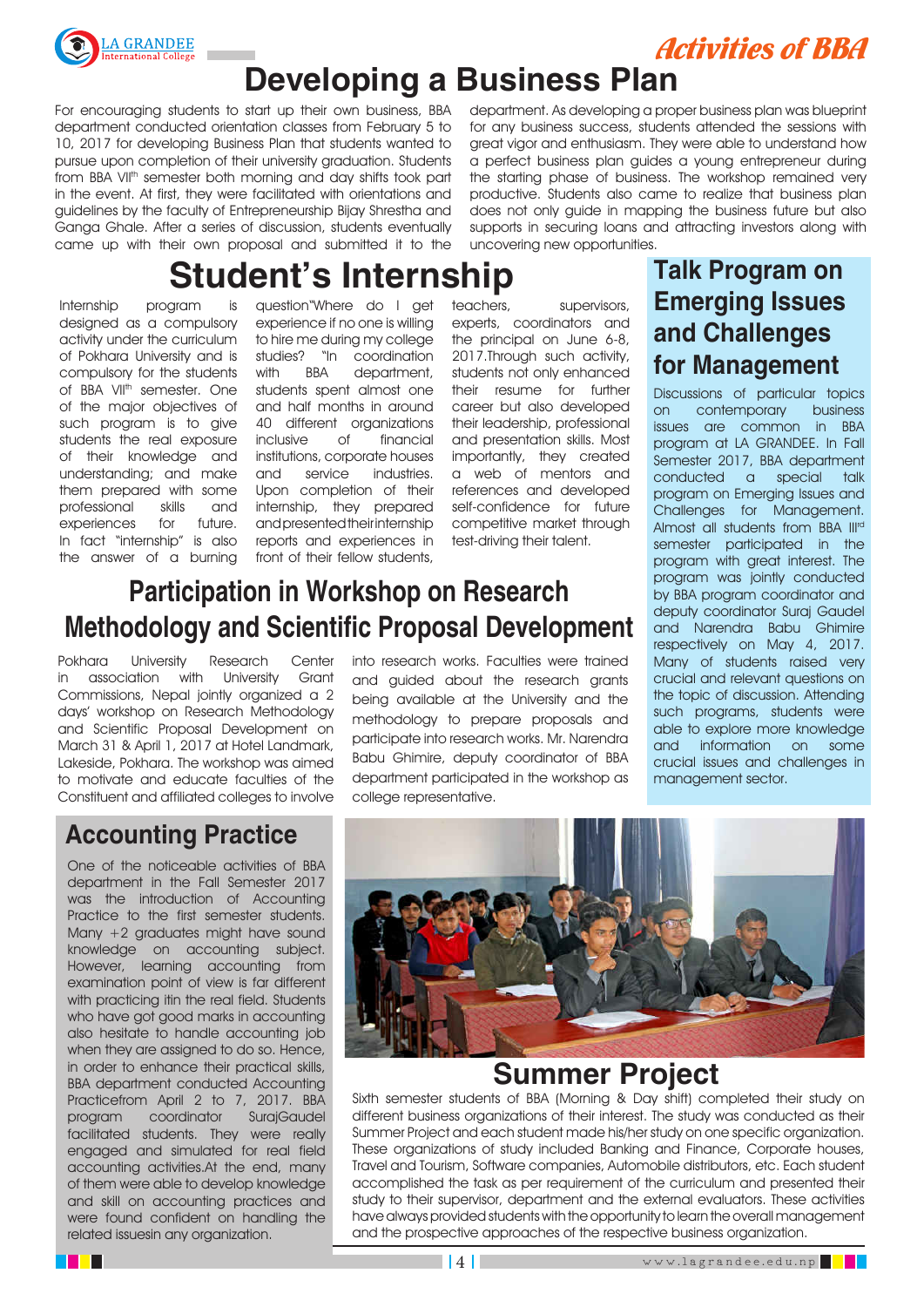#### Activities of BPH



### **Participation in oral health program with International Researchers**

In December 2016, students from BPH 8th semester 2012 Batch (Ranjita, Urmila, Sulochana and Ramu) participated in Nepal Smiles Oral Health Program organized by Jevaia Foundation in collaboration with the University of California, Berkeley (USA), University of Connecticut (USA) and University of Puthisastra (Cambodia). It was a four days' program conducted in several areas of Kaski district where the students were exposed to research and camp activities. They expressed it as a good



opportunity to work with international researchers under the guidance of their research supervisor. Mr. Aamod Dhoj Shrestha, visiting faculty at LA GRANDEE, made the arrangements for students' participation in the program.

### One Day Workshop on Mental Health, Psychosocial Wellbeing and PFA



Psychosocial Wellbeing, despite of its great significance on human health, is still a new concept on Nepalese Public Health system. Its value was particularly realized by many following the earthquake of 2015. In response, the Department of Public Health at LA GRANDEE International College decided to take an initiative to educate future public health professionals graduating from this institution. A one-day workshop on Mental Health, Psychosocial Wellbeing and Psychological First Aid was organized on February 11, 2017 with active participation of 45 students from different semesters of Bachelor of Public Health.

The program covered topics such as Scenario of Mental Health on Nepal, 

Approaches of Intervention for Psychosocial Wellbeing, Mental Stigma and its Management, Psychological First Aid and Confidentiality. Mr. Laxman Nath, Head of Psychosocial Wellbeing Department, Kopila Nepal facilitated the program as the resource person, with Er. Kiran K C, Principal of LA GRANDEE, as the chief guest. Each session was accompanied by different practical approaches, which ensured active involvement of participants throughout the workshop. The program ended with distribution of certificate to all participants, volunteers and certificate of appreciation to the resource person. BPH coordinator, Ms. Manisha Chalise, coordinated for the workshop.

#### **IDEAS for LA GRANDEE**

A new committee of the IDEAS for LA GRANDEE was formed on April 7, 2017 during the World Health Day celebration. IDEAS for LA GRANDEE is a self-initiated BPH students' forum involved in students' skills development and community awareness program in health related issues. It has been certified by IDEAS for US, as one of the official chapters in Nepal. It was the second committee formed with presidency of Mr. Kamal GC, student of BPH 6th semester, along with other 10 committee members and other 40 general members for the year 2017/2018. Former president Ms. Saru Adhikari, the 1st president of IDEAS for LA GRANDEE, presented their previous committee's activities on the occasion.

#### **World Health Day Celebration**

While we all feel sad, moody or low from time to time, some people experience these feelings intensely for long periods of time (weeks, months or even years) and sometimes without any apparent reason. Depression is more than just a low mood – it's a serious condition that affects your physical and mental health. It is estimated that globally more than 300 million people of all ages suffer from depression. Lack of support and fear of stigmatization has increased the prevalence of depression by 18% between 2005 and 2015. Hence in order to sensitize local and international community on Depression, World Health Day was celebrated on 7th April, 2017 globally with the common theme: Depression-Let's Talk!

On the occasion of World Health Day, Department of Public Health with joint effort of students conducted awareness program in college premises. Students conducted orientation program to BBA and BCA department studying in the same college, on disease burden, signs/symptoms and awareness on Depression. IEC materials such as posters with images of depression, facts and figures, signs/symptoms were also developed and was exhibited in college premises. Though depression is a common public health problem, due to stigma and lack of adequate health care services people hesitate to disclose their problem or seek professional support. Hence the program was effective to aware young people on depression as health issue that need to be resolved with the help of health professionals, like any other health problems, for quality life.

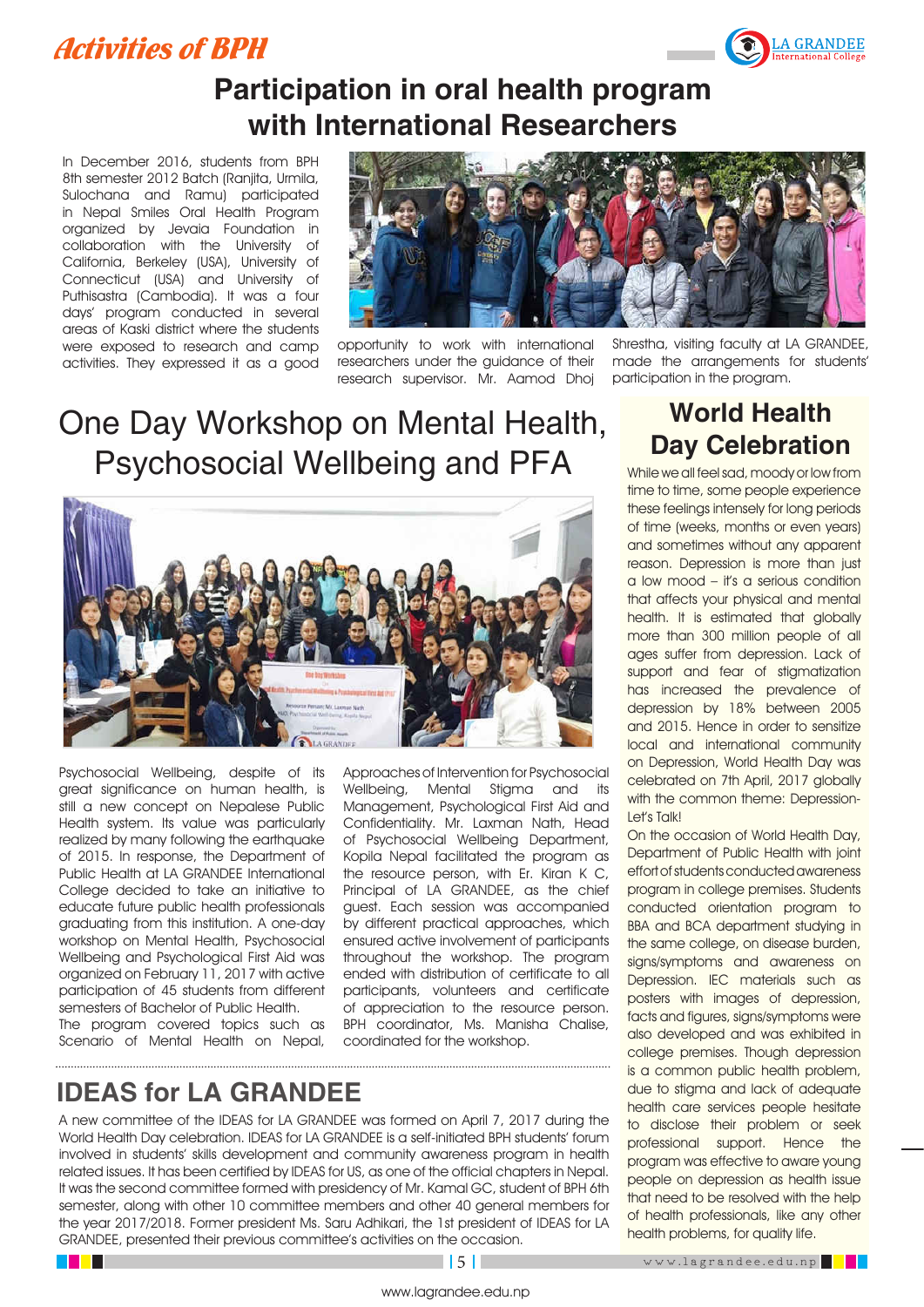

Activities of BPH

# **Participation in Third National Summit of Health and Population**

#### Scientist in Nepal

Students of BPH 5th semester participated in the 'Third National Summit of Health and Population Scientist in Nepal' in Kathmandu, Nepal on April 11 &12, 2017. The theme of the summit was "Health in Sustainable Development: Are We on Right Track?" The participants were engaged in different

activities including paper and poster presentations on different subjects like Health Sectors in Federal System of Nepal, Sustainable Development Goal and Health, and Modern Health Technology. After participating in the seminar, students shared their experience and knowledge they received from the experts and focal persons.

### One Month's Residential Comprehensive Field Practice



The Comprehensive Field Practice of BPH 7th Semester (Batch 2013) was conducted as per the requirement of the curriculum. Total 35 students clustered into three different groups executed one month's residential field practice in District Public Health Office(DPHO)/ District Health Office(DHO) in three different districts i.e.Parbat, Baglung and Myagdirespectively from March 27 to April 25, 2017.Supervisor of CFP cum program coordinator Manisha Chalise visited the sites during preliminary field selection and final presentation of Parbat group on April 24, 2017. While Principal Er. Kiran K.C. and Chief Administrator,Prem Raman Acharya observed the final presentations of Baglung and Myagdi groups on April 24, 2017. Students presented their study report

and field observations in front of the respective office supervisors and officers, who appreciated their performance. As stated by the respective in-charge persons, Mr. Dipak Tiwari of Baglung DPHO, Dr. Roshan Neupane of Myagdi DHO and Dr. Buddhi Bahadur Thapa of Parbat DHO, students performed very well, they were sincere and depicted good manners throughout their study period. Final presentation and reporting of the field activities were presented at college on May 20, 2017, where Mr. Santosh Poudel, Family Planning Officer, DPHO, Kaski, attended as External Evaluator.

#### Awareness Program on 30<sup>th</sup> International Day against Drug Abuse and Illicit Trafficking

BPH Students of LA GRANDEE participated in the awareness program on '30<sup>th</sup> International Day against Drug Abuse and Illicit Trafficking' organized by District Administration Office, Kaski on June 26, 2017. At first, participants from all respective organizations including students of Health Science Colleges, NGOs/INGO working for prevention and control of drug abuse, Youth clubs, and representatives from Nepal Police gathered at Pokhara City Hall from where the rally marched towards Pokhara Mall, Prithvichowk. Small interaction program in premises of Pokhara Mall was organized between the stakeholders where Chief District Officer of Kaski district, Chairman of HIV/AIDS control program of Gandaki regions and many



other focal personals addressed the mass on the theme of the program. On behalf of all students and youths present in the program, Samrat Gurung, a student of LA GRANDEE, also delivered his speech on drug abuse and anticipated program to fight against this issue.

#### **Orientation Program – Batch 2016**

On December 16, 2016, an orientation program for the fresher students of Batch 2016 was organized at Sahayatri Party Palace, Bastolathar, Pokhara.

Pradip Lamsal, Academic Coordinator of the college, conducted the program, in which Department Heads oriented the students by putting light on overview, objectives and scope of the program they were enrolled in.

Principal Er. Kiran K.C. took a short motivational session to empower students for self and modern learning practices; and Chairman Devraj Chalise expressed his best wishes to all the participants.

The program was further extended with the motivational training session facilitated by Mahesh Dahal, chairman of Nepal Television.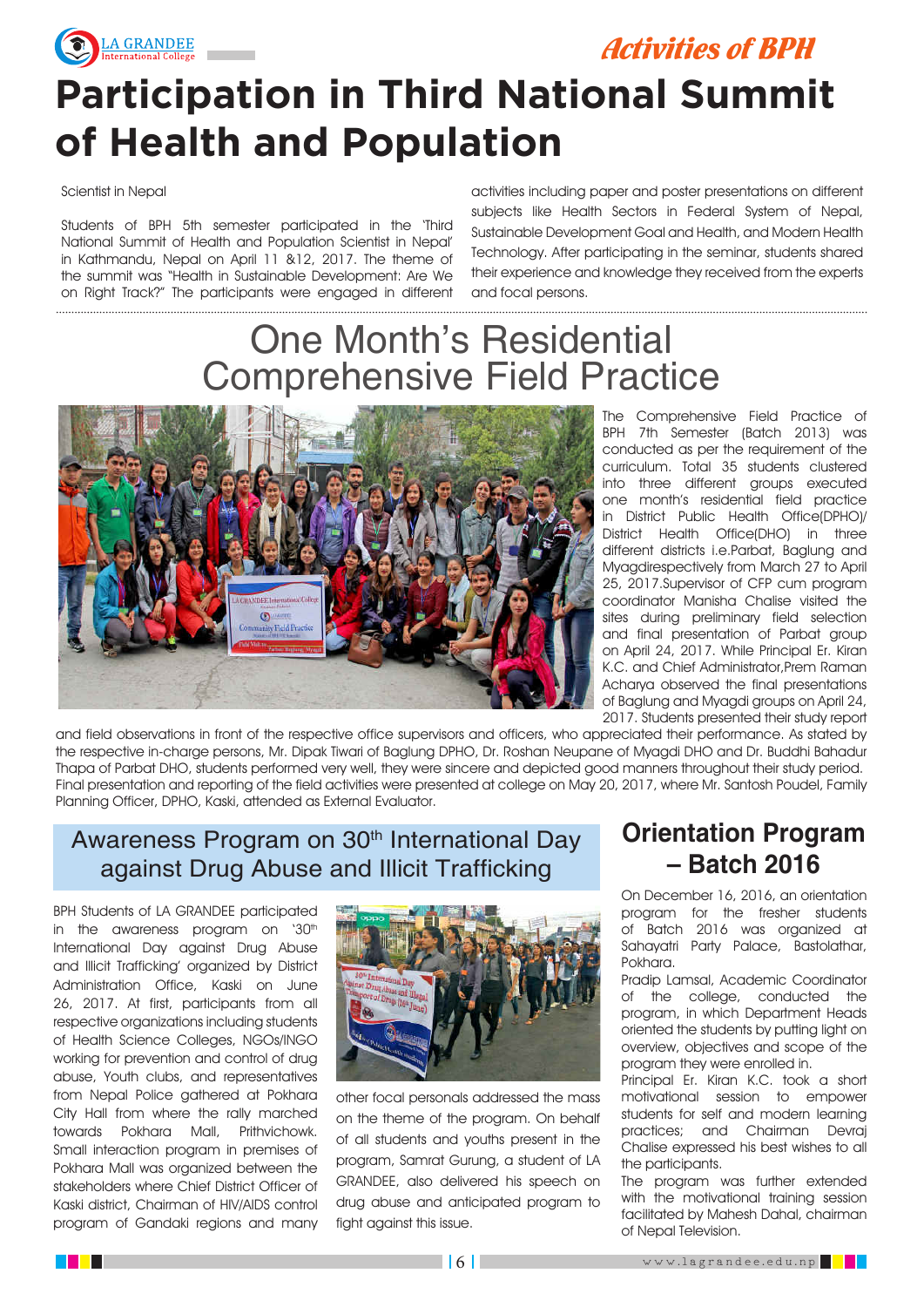

# **Welcome Program - Batch 2016**

LA GRANDEE International College organized the annual Welcome Program to BCA, BBA and BPH 2016 Batch students on Friday, February 10, 2017, at Darbarthok Banquet, Bastolathar, Pokhara.

The program began formally with the chairing of Kiran K. C., Principal of the College. It was followed by the welcome speech by Rajani Rayamaji, a third semester BPH student. Program Coordinators continued their speech briefly highlighting on the scope and opportunity of their respective programs. That was followed by offering Tika and Khada to the new students. Everyone wished for their better future. As the keynote speaker the college principal motivated them for their serious and sincere effort for accelerating their academic excellence. He also assured them that the college will provide every possible cooperation and support for achieving their goal. The formal event, which was hosted by Academic Coordinator, was

followed by cultural activities — dance, music, performance and more. It was the live band performance made by the third semester students. Snacks and lunch were also served during the event. In their smart attires, the students present at the event looked beautiful and dashing.



### Awards & **Felicitation**

LA GRANDEE, since its establishment, has always been appreciating the outstanding performers with different scholarships and awards. However, since 2013, one of such distinctive award is the LA GRANDEE Dean's List Award, which is granted to the students who secure their position in the Dean's List while graduating from the university. For the batch - 2012, Mahima Poon and Saru Adhikari from BPH, and Yam Bahadur Poudel from BCA were felicitated with this award. Another such unique accolade is "LA GRANDEE EXCELLENCE AWARD", an award which is presented each year to the student with consistent and exceptional performance amongst all the passing out students and Mahima Poon of batch 2012 was felicitated with this honor. Mr. Abinash Bastola of batch 2010 from BCA program was the first student to the receive the LA GRANDEE EXCELLENCE AWARD in 2015 graduation ceremony of college, who also received the Vice-Chancellor Award from Pokhara University for achieving the highest grades (CGPA 3.99 out of 4) amongst all the university students of Science & Technology in his batch.

#### **Meetings & Semester End Report**

Throughout the semester, regular meetings amongst the faculties, students, administration and management were conducted relating to the regular academic as well as non-academic activities. All the performed activities of Fall semester 2017 were summarized and Semester End Reports were presented to the management by all the heads of different academic programs, exam, administration, library, accounts and system on June 5, 2017, in which they stated the successful conduction of the activities as proposed and as per the guidelines.

## Graduation Ceremony – Batch 2012



The annual LA GRANDEE Graduation Ceremony took place at 11:00 a.m. on Friday, February 17, 2017, at Darbarthok Banquet, Bastolathar, Pokhara. This year's graduating class was comprised of one hundred fifteen students of BCA, BBA and BPH 2012 Batch.

The Keynote Speech was delivered by College Chairperson Devraj Chalise who highlighted the importance of being entrepreneurs. Program Coordinators also spoke at the ceremony, hosted by the Academic Coordinator, where they discussed the importance of being a service organization. That was followed by handover of token of love to the recent graduates. Everyone wished for their better future. The graduation address was delivered by Kiran K.C., principal of the college. "We certainly were challenged with the difficult task of getting to know our new team members, learn their strengths and weaknesses and effectively complete a thorough analysis of the problem and strategically pull together for a better academic performance in a short amount of time. The result our team produced today more than exemplified the investment of time, money and intellect of our graduates continuously for four years of their academic journey with us." principal said. The college presented "Dean's List Award" and "LA GRANDEE Excellence Award"to some distinguished students for their outstanding performance, on the occasion. The final year students entertained the audience with different cultural shows. Since 2000, LA GRANDEE has graduated nearly one thousand students from BCA, BBA and BPH programs, many of whom have made their placements into leading positions of their enrolled organizations.

Later, on February 20, 2017, all the passing out students attended the convocation program organized by Pokhara University.